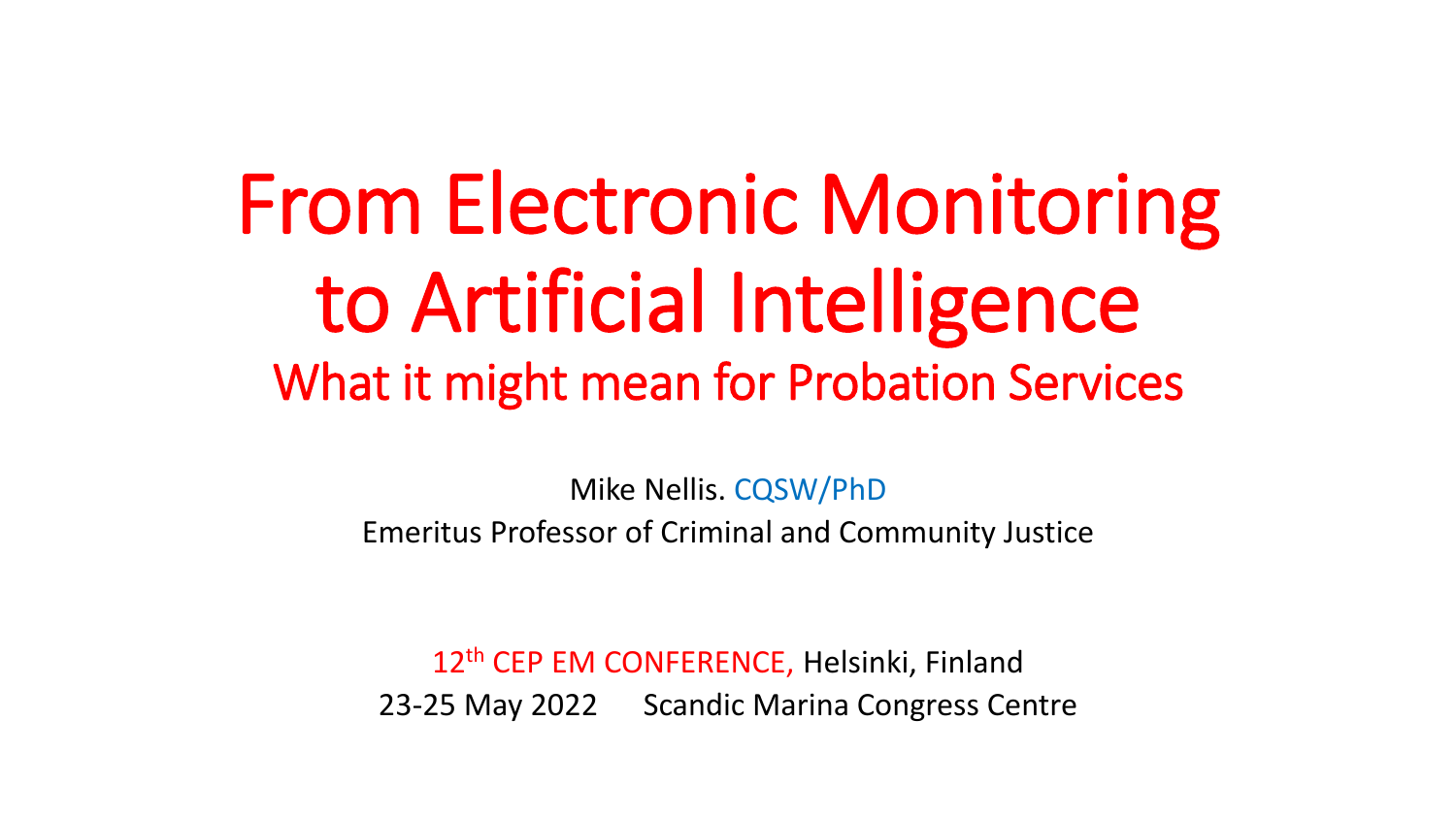#### Hyping Technological Innovation Alberto Santos-Dupont 1873-1932 - aeronautical engineer



- Believed the development of international air travel would, by connecting foreigners, and enabling mutual understanding, **bring about a more peaceful world.**
- Absurd reasoning now, but quite possibly plausible for a celebrity inventor to believe and wish for this in 1905.
- Ill-health, depression and recognition that his aircraft designs had by then been used for military purposes (bombing Sao Paulo in his native Brazil) prompted his suicide in 1932.
- *But of course,* air travel was/is AMAZING, just not with the consequences Santos-Dupont imagined. And aerial warfare got ever more TERRIBLE.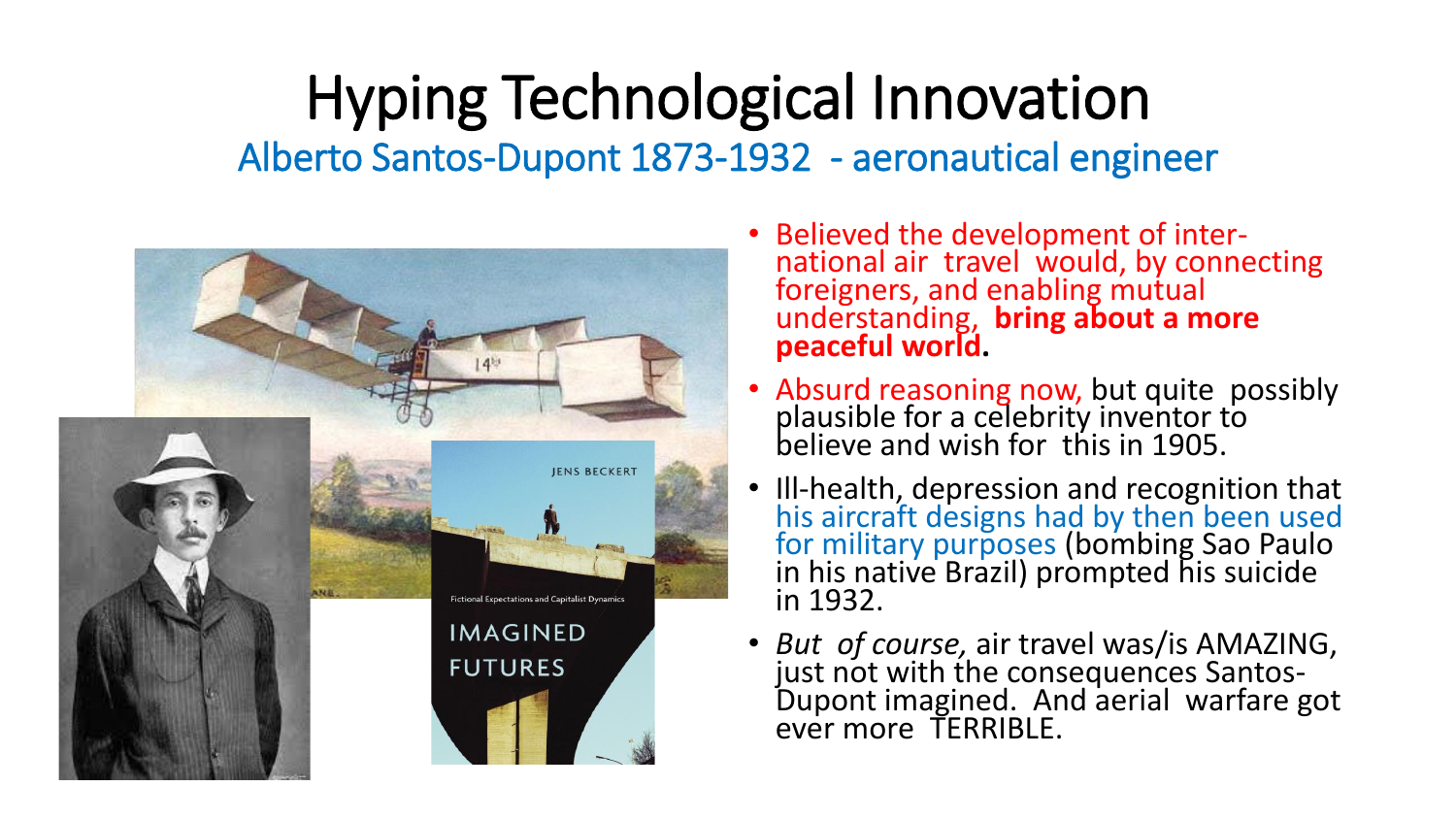### EM, AI and ME (part one)

- 30 year+ interest in EM. Accidental beginnings. Initially hostile. Became pragmatically supportive in England and Wales in 1996.
- Commercially-driven EM is a potentially dangerous surveillance technology *but in certain minimalist forms* could address probation service's "controldeficit"
- The structure, culture and humanistic values of probation services would be a vital normative constraint on EM. I avoided "technological deterministic", "thin end of the wedge" arguments.
- The CEP and its various sponsors have been indispensable to my understanding of EM.
- I acquired some expertise in understanding processes and ethics of technological change in penal contexts. A significant, inter-disciplinary academic field – informing both macro and micro aspects of tech.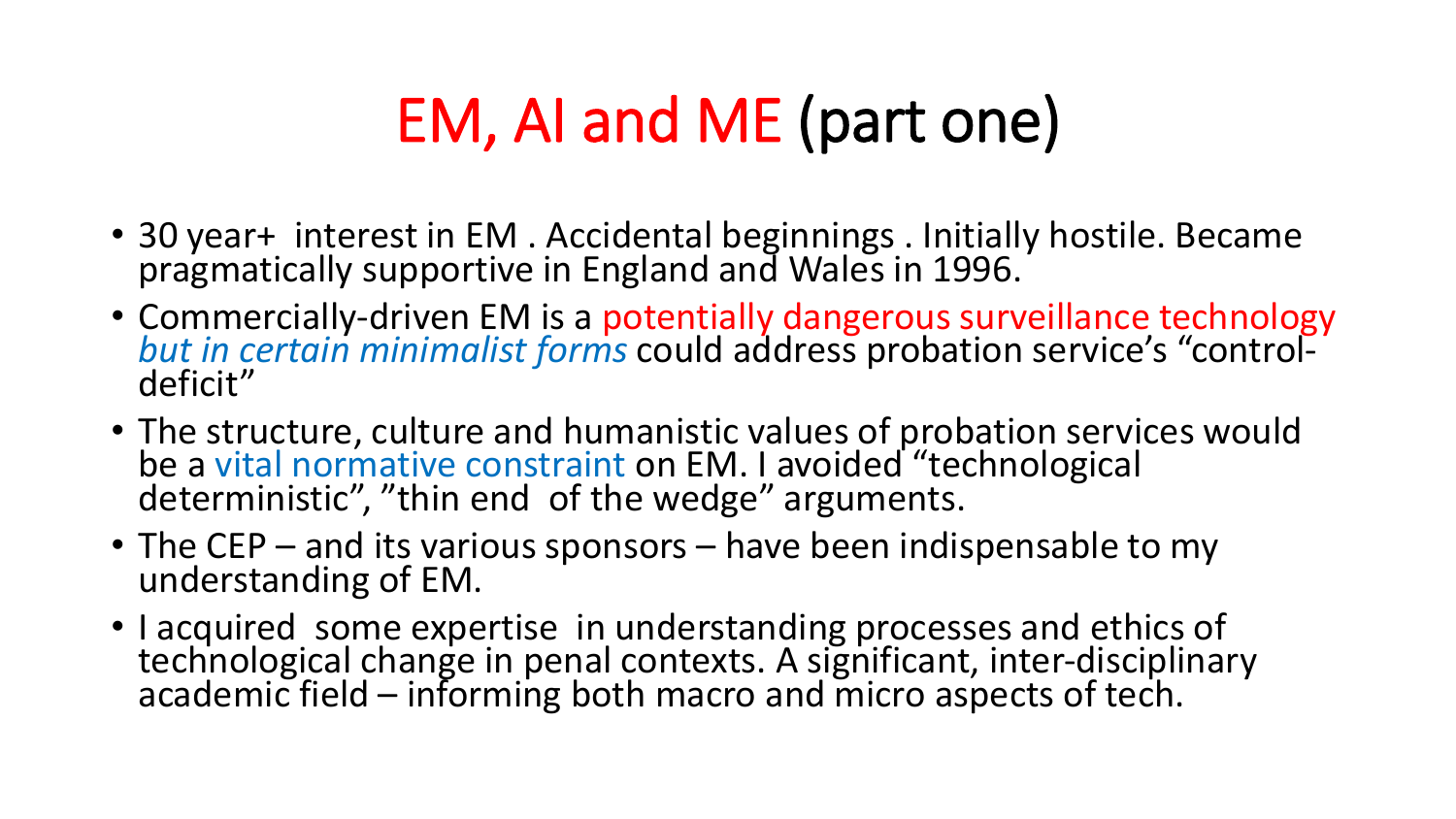### EM, AI and ME (part two)

NO REGRETS - there have been some good probation-based uses of EM. BUT:

- There have been some terrible, excessively punitive uses of EM "e-carceration" is a real danger.
- *Probation values are not enough* to constrain & shape EM.
- EM has been a "stepping stone" to current debates on AI, but ....
- ..... there is far more at stake for Probation Services (as for public services more generally) with AI than with EM
- "Technological determinism" needs to be rethought in respect of AI.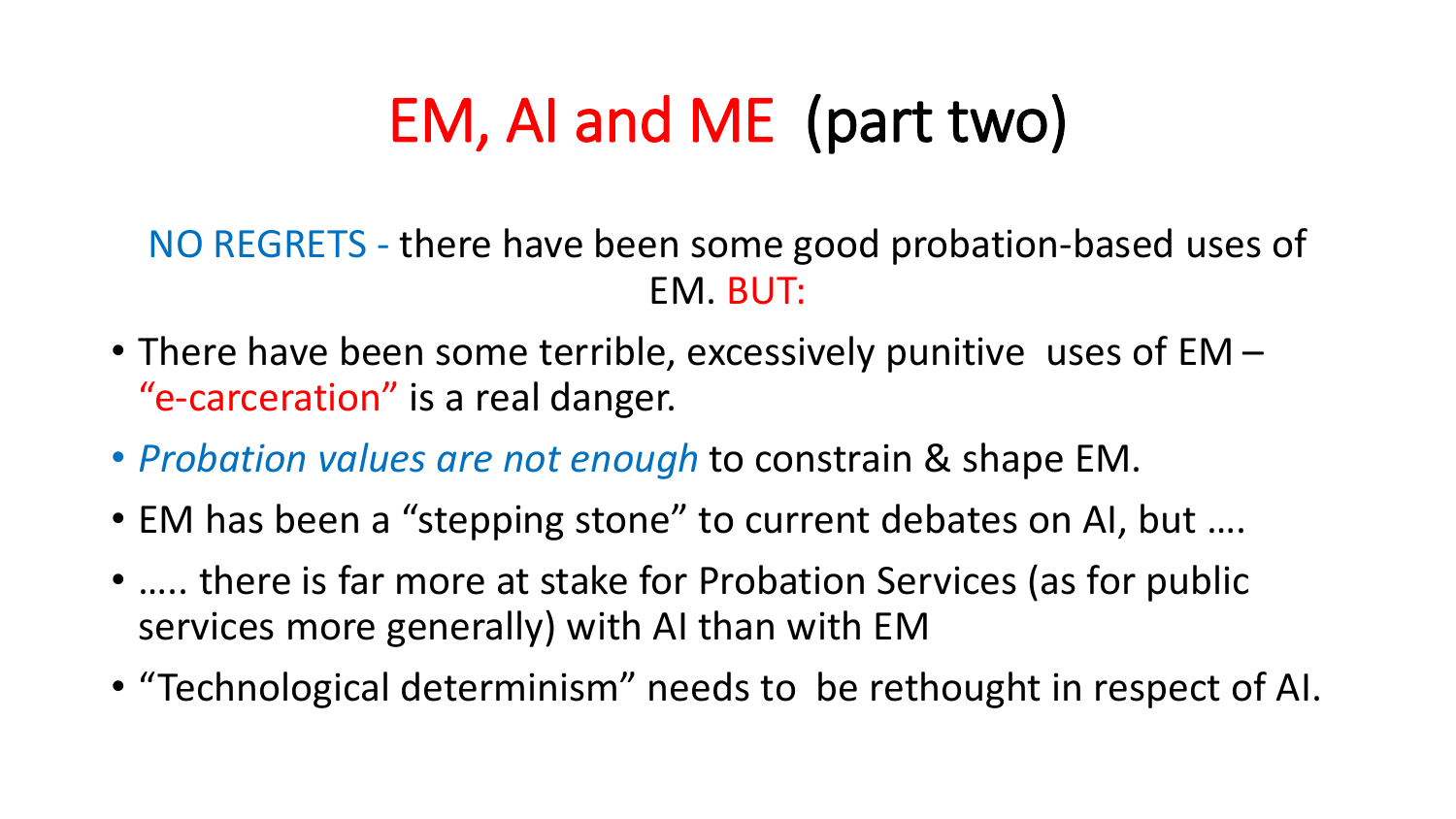## The AI Conversation is Everywhere

there is an agreed need for "AI literacy"



**European AI Week The European Artificial Intelligence Week** 

**March 14-18 2022** 



- Geopolitical competition between US, China and Europe.
- AI will be central to prosperity, governance and security (cyber and military) in the coming decade(s).
- AI-ideals are filtering down to front line social agencies
- A key anxiety: an automated "world without work", this time.
- Hype and over-enthusiasm about AI + risk of bias & discrimination
- Europe aims to set global ethical standards on AI use. **And it is**.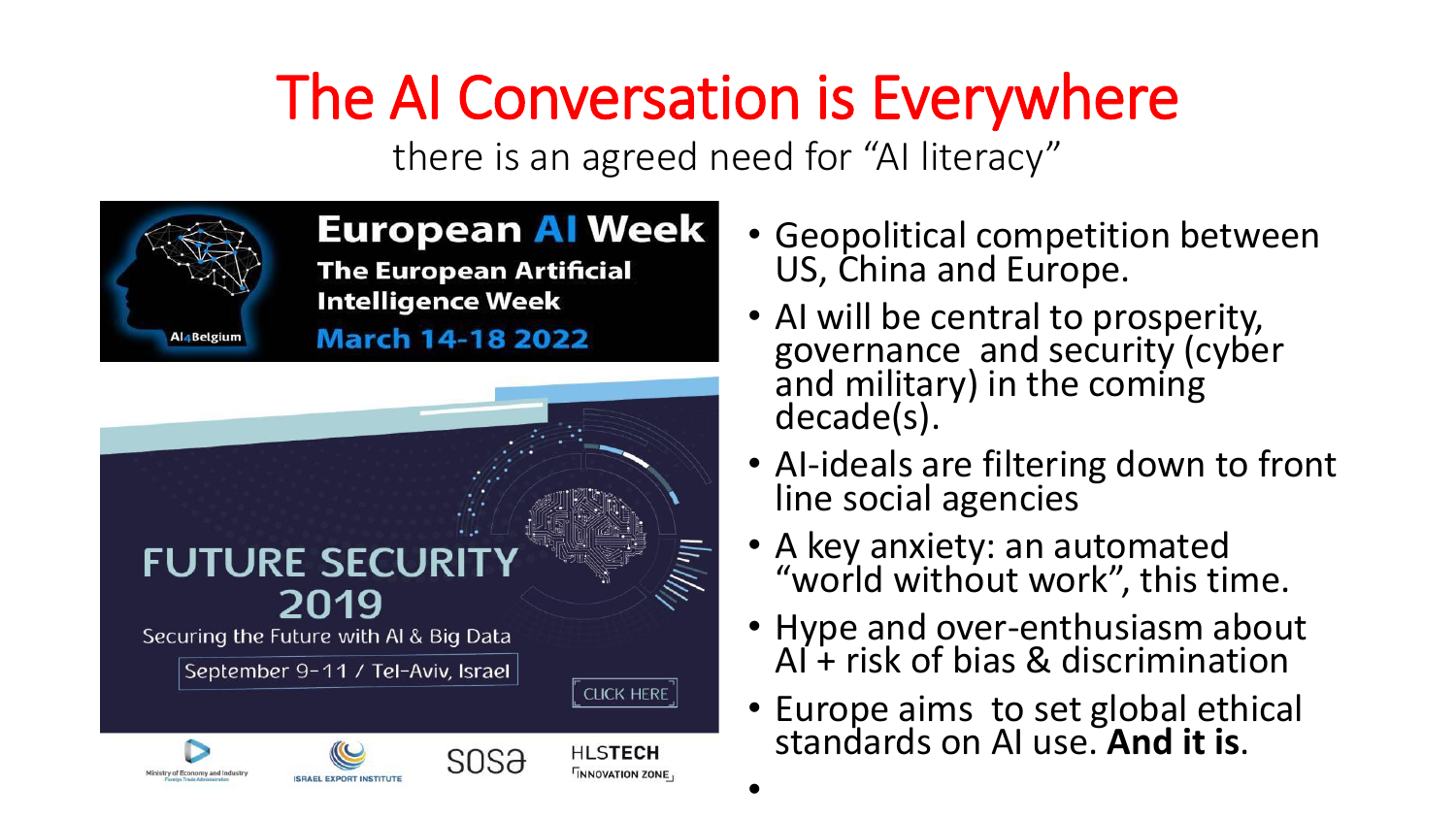#### AI and "The Fourth Industrial Revolution"

- Manifesto from the World Economic Forum (2016) at Davos
- Business-led social transformation of western societies harnessing innovation in AI and biotechnology
- Maximising AI use is an obvious force for social good: AI is "the new electricity" (Andrew Ng) powering multiplicity of digital devices and platforms – central to the Internet of Things.
- Yes, AI poses risks and harms but robust legal and ethical regulatory frameworks will resolve them - BUT don't stifle competitive innovation.
- Social transformation will be **disruptive** but benign in the long run.
- FIR is an "imagined future" to stimulate and steer investment and has influenced the thinking of European Institutions on AI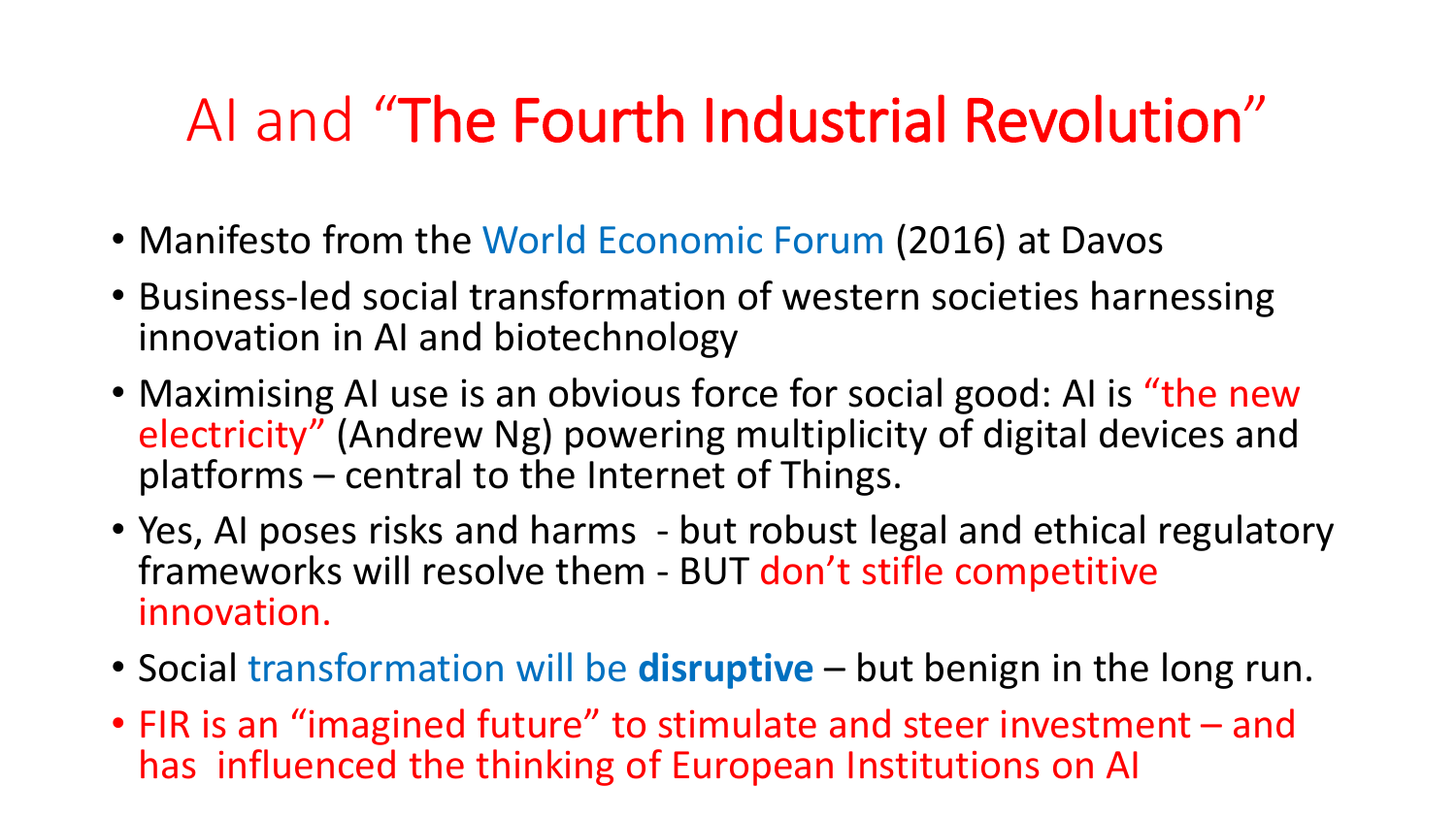#### What is  $AI$ ?  $-$  complicated & contested & amazing

- AI an umbrella term for computational processes which, using Big Data (sets) statistical analyses & algorithms can identify, patterns, connections, correlations, possible options, make predictions and/or recommendations. Sub types: Machine Learning Deep Learning Neural Networks
- Some algorithms (trained on datasets) can achieve set goals by mechanisms that become opaque to their creators (but can't set their own goals)
- AI performs cognitive tasks that mimic human intelligence, but without a sense of meaning or responsibility, or feelings ( but can "read" human feelings)
- Can analyse data at a scale and speed that no human mind could emulate in that sense AI is "better than human" …. and therefore capable of replacing people at certain cognitive tasks.
- A continuum? Narrow AI (now), General AI (later) and Supercomputers (?).
- Robots (usually) embodied, mobile, task-oriented, internet-connected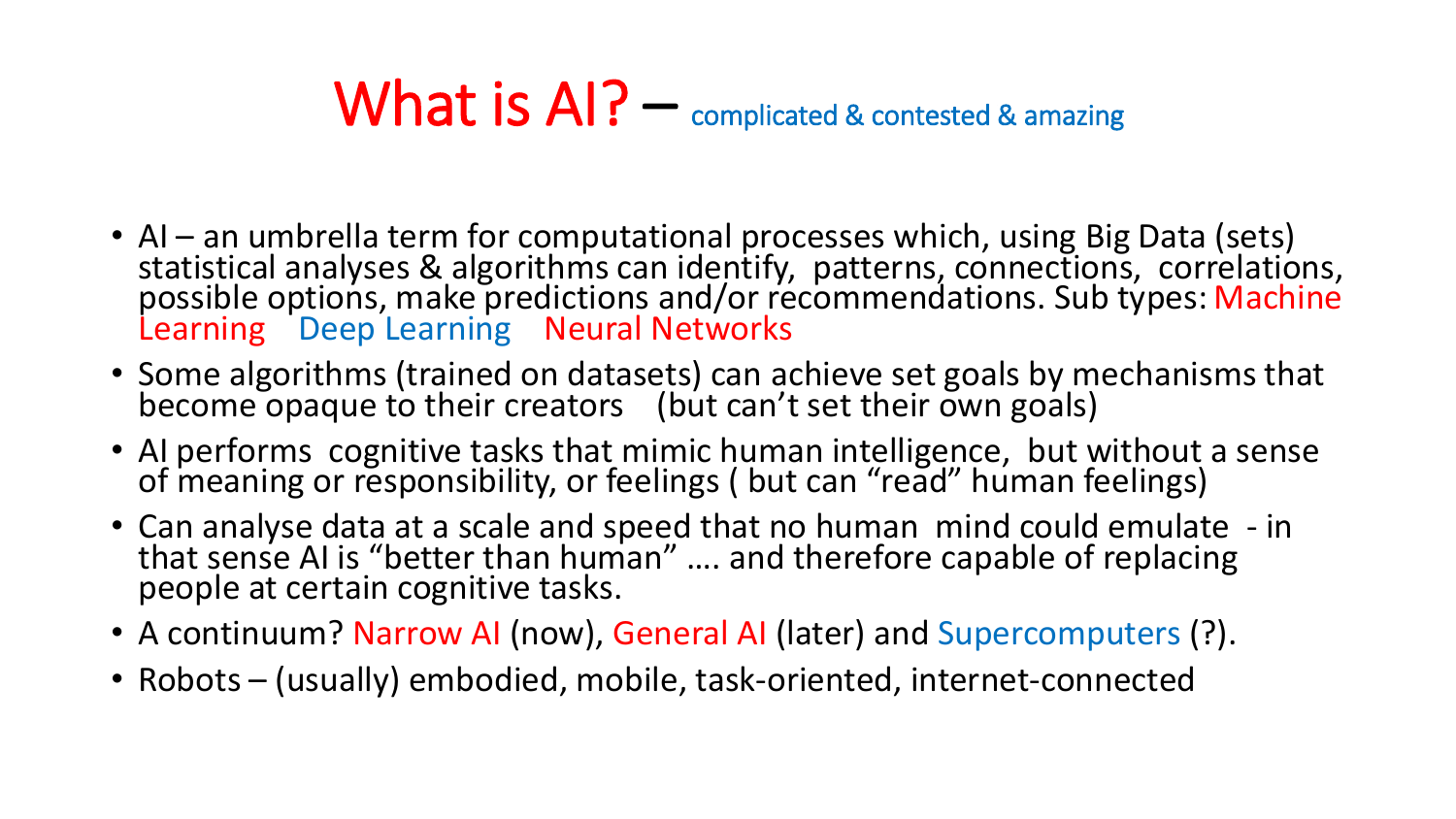#### AI and Criminal Justice

Increasing connectivity within and across agencies – "digital justice"

• **Policing** – cutting edge of tech innovation/ public face of AI controversy in criminal justice: Surveillance databases cybercrime Predictivity Facial Recognition

The issue of algorithmic bias regarding race and gender. *Technical* resolution does not make AI ok

- **Prosecution and Sentencing**  overcome human idiosyncrasies with better information about risk and outcomes) and more consistent adjudications. Automate low level sentences – fines online
- **Imprisonment** Smart prisons enable more rehabilitation, improve security . All-automated prison – stuff of science fiction, but feasible: think Amazon "fulfilment centres"
- **Probation (and Electronic Monitoring)** probation with (smartphone) apps location *and* biometric monitoring US NIJ pilot has linked EM and AI.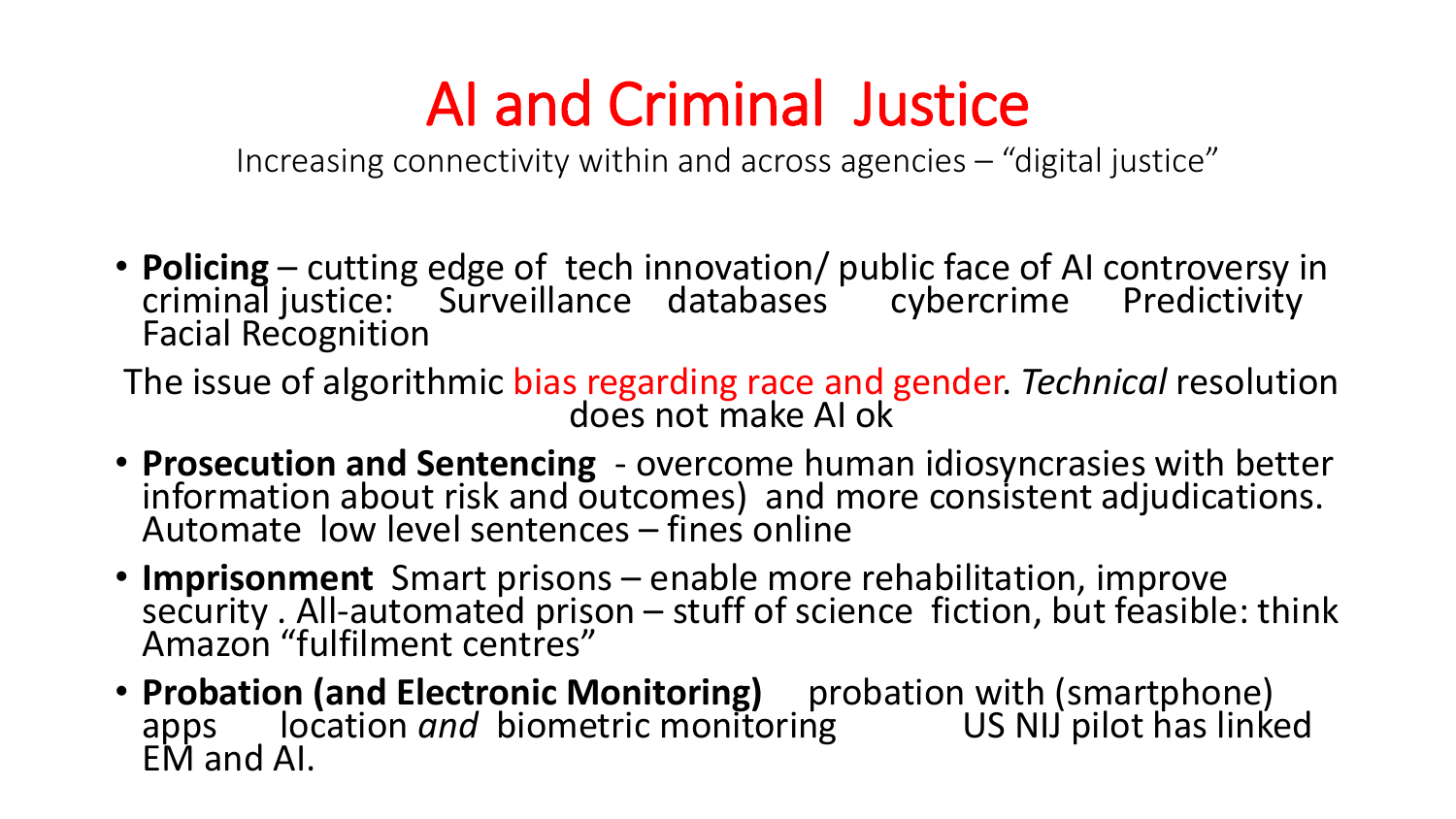### Probation as a Platform?

data-driven mass monitoring, smartphone, tablet & tag based

- Automated risk assessment
- Assisted decision support systems
- Automated court report writing
- Online rehabilitation programmes ……
- …… Inc Virtual Reality learning
- Expanding EM (inc Biometrics)
- Chatbot supervisers (dialogical AI, using speech recognition)
- Organisational and interactional services could/can be digitized. Prototypes exist. Why/When/How?
- Context: normalizing AI in public services generally
- Underresourcing human services to justify incremental automation
- Stigmatising & shunning of "offenders", as people undeserving of human concern, fit only for the attention of (and regulation by) machines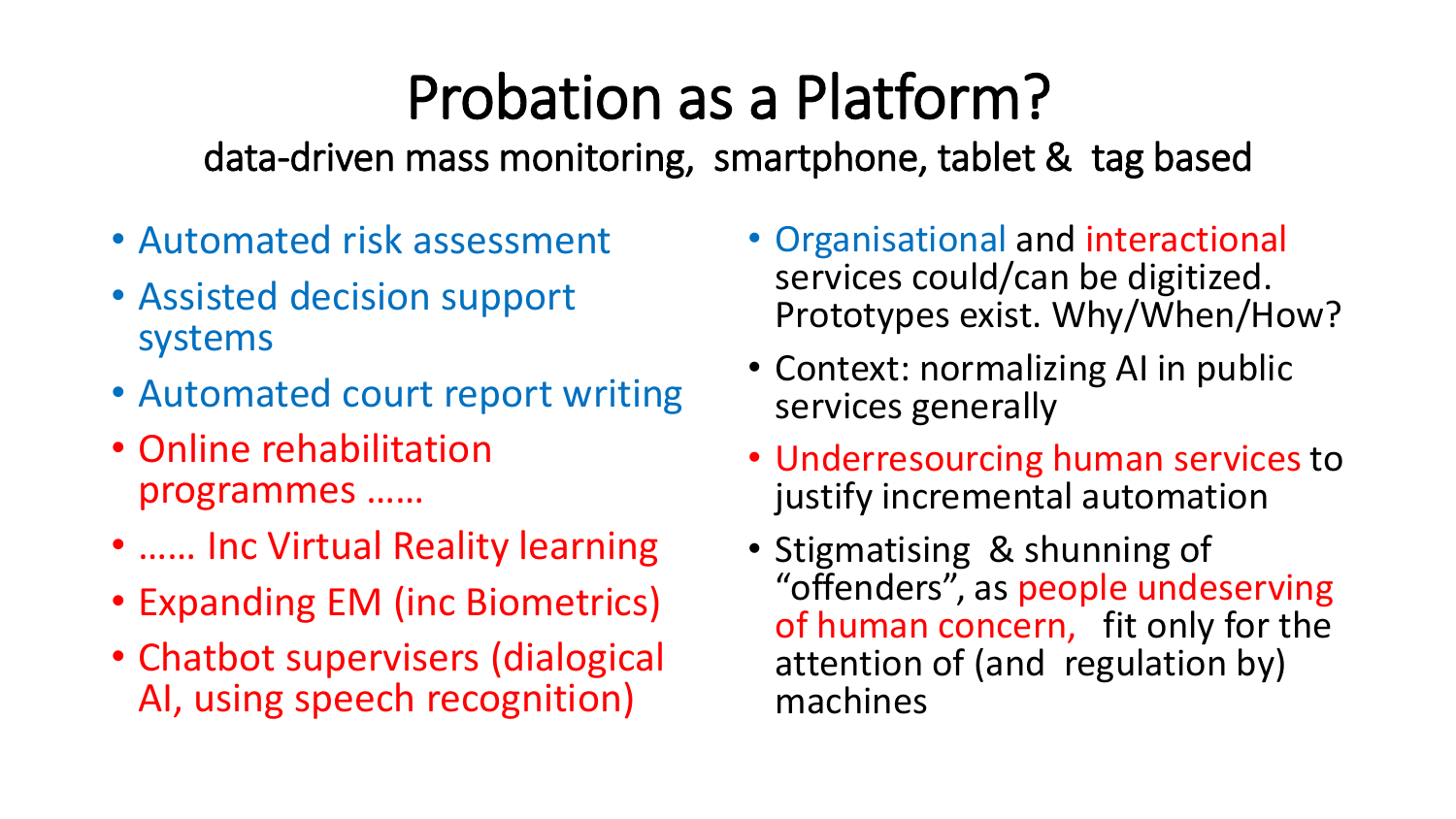#### European Institutions and the Ethics of (AI) Optimization ……. What's not to like?

- European institutions want "trustworthy AI" based on legal regulation, ethical demands and technical robustness.
- Ethics are notionally grounded in familiar Human Rights respect for human autonomy, dignity, equality and fairness.
- AI-informed systems will augment, not replace a "human in the loop" will remain as arbiter of (most) machine decisions, to ensure legitimacy & limit AI.
- Equality and fairness must be encoded in the operation of AI systems, ideally at the design stage  $-$  to avoid discrimination and bias
- Promote adaptive AI literacy everywhere aim for more than a merely technical understanding
- AI is an inevitable good that should be optimized: **ONLY THEN** do ethics kick in.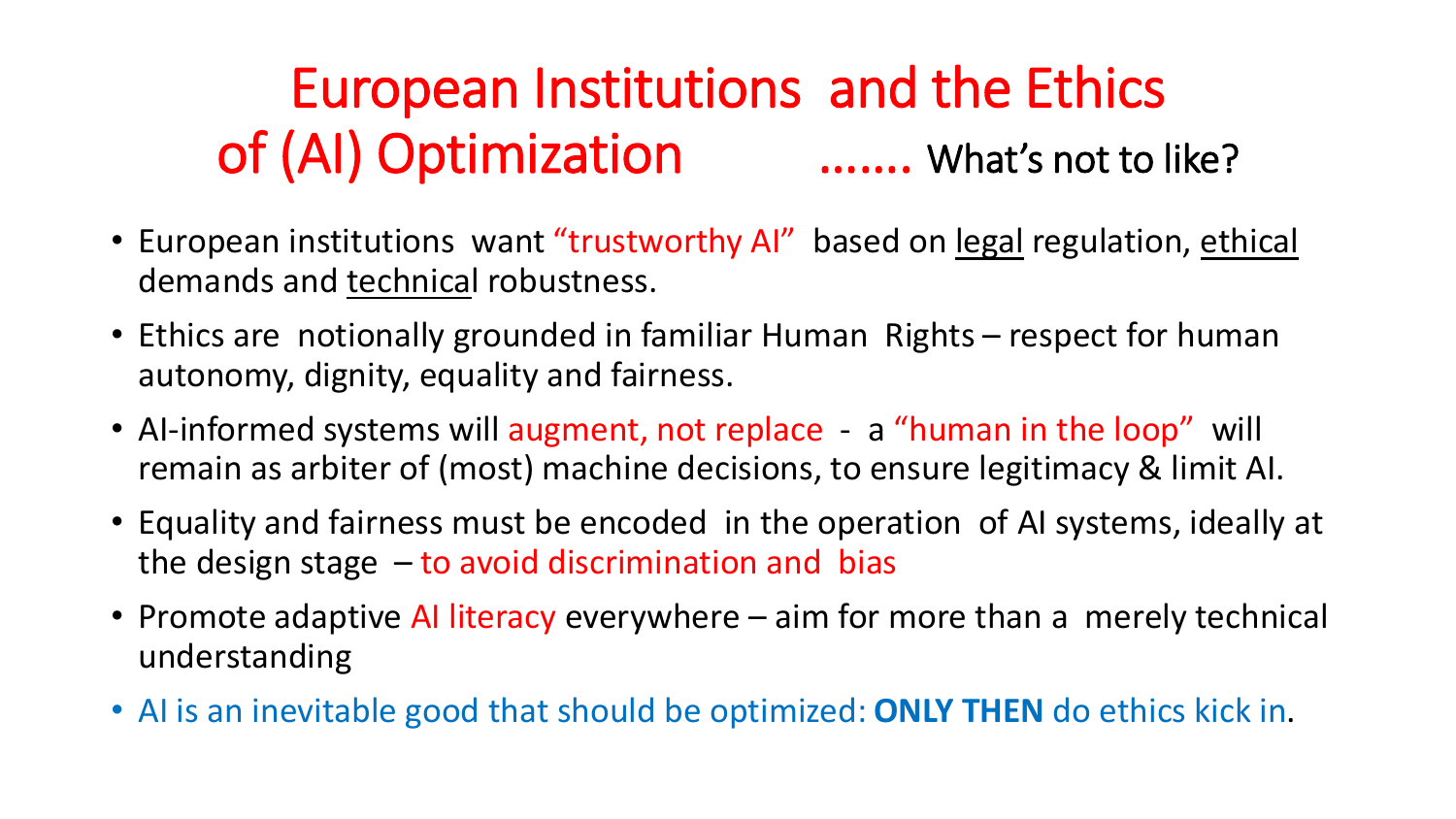#### The Old Story: Virtue vs Power

- Ethical Statements are vital, but politics & power cannot be evaded
- European institutions see AI technology as neutral, to be used self evidently for good (and optimized) …. or ill. It isn't.
- Complex technology is never neutral it changes social possibilities, in forseeable and unforeseeable ways, & serves vested interests first.
- "Human in the loop" augmentation may be a convenient, reassuring & temporary myth. Which humans? How many? For how long? Certain occupations/workforces may well shrink in size and influence.
- Ethical AI could still disrupt/transform/abolish probation as we know it.
- The neglected question: what preserves "the human" in an AI world?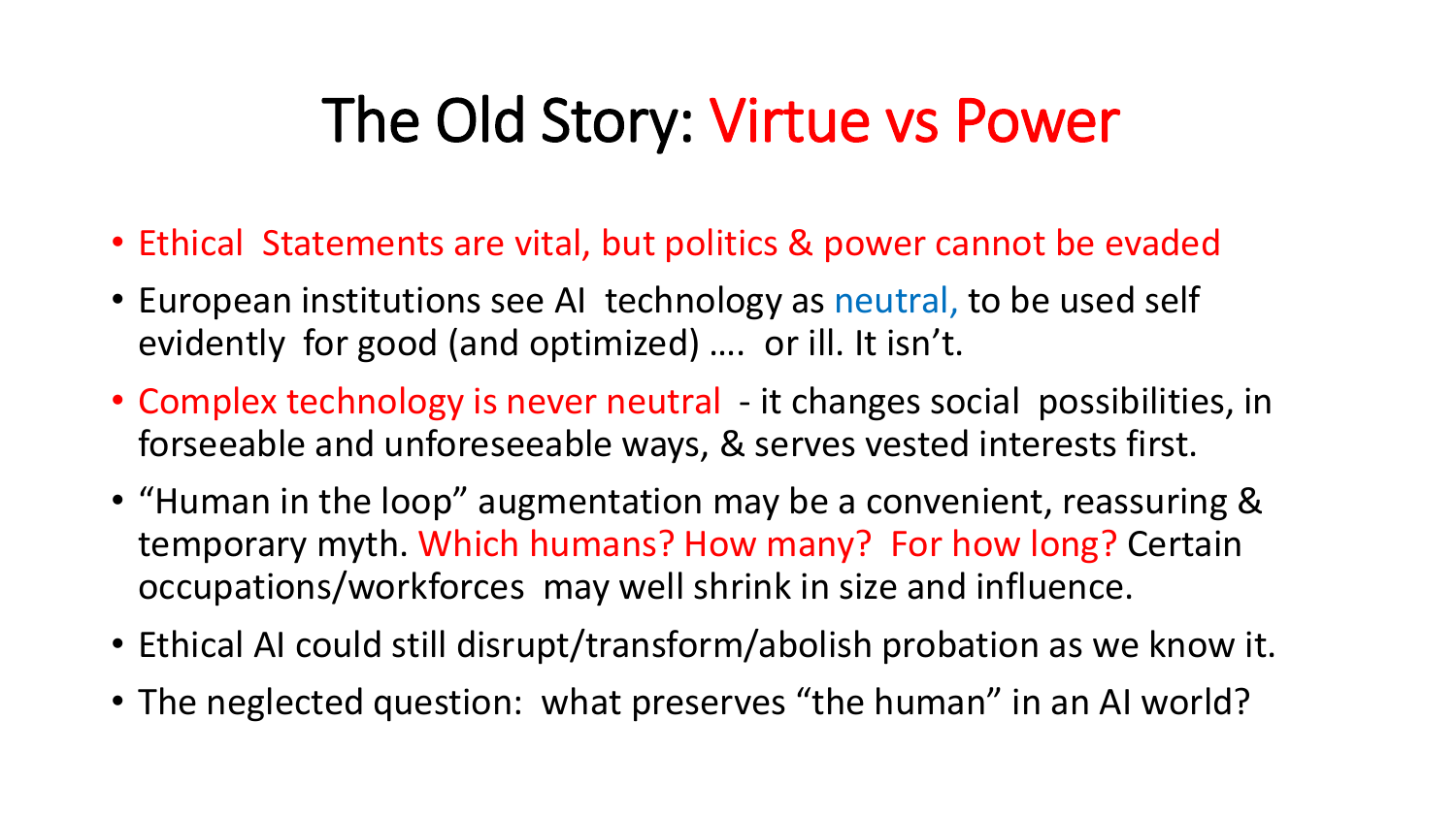#### Getting Human Rights Wrong

- "Consumers, citizens and service uses have a **human right** to cost-efficient public services. Therefore, if automated services are more cost-efficient than human services, it would be right and proper to dispense with/reduce reliance on the human element"
- … and a digitally connected public is okay with this.
- Ethical reasoning like this could undermine public services as we know them…. In the name of progress, of course.
- This equation gives too much moral weight to cost efficiency, and …
- Underestimates a) the moral worth of authentic personal care; b) what meeting human needs requires in the context of vulnerability & trauma, and c) what concerned (and trained) people can do to inspire and empower positive changes in behaviour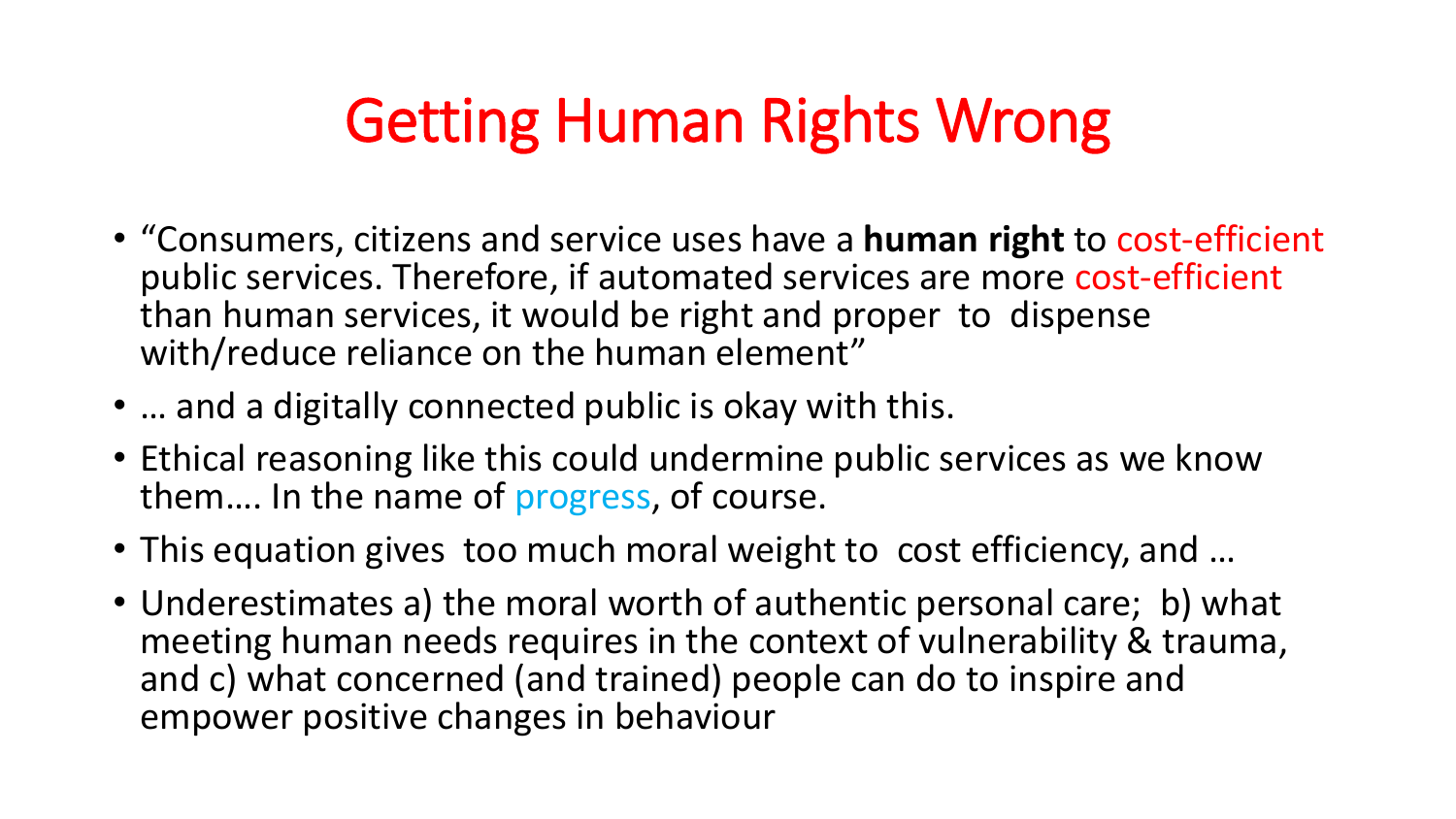### AI and The Moral Imagination

effecting social justice, reducing harms & promoting human flourishing

- If AI is the answer to probation's needs, what was the question, and who asked it?
- Would an honest, objective account of what 21st century probation services most need to improve ….. prioritise AI?
- AI is what's on offer, framing the future: social justice is not.
- Who is setting the agenda? Qui Bono, ultimately?
- Yes, engage in sector-specific ethical debate
- "**Just AI"** requires tests of Necessity and Proportionality in the it application to public services.
- Apply the precautionary principle to complex technologies, if only because of unexpected consequences.
- Ascertain the Bigger Picture of AI
- There are moral actors in immoral organisations who don't see the Big Picture or the worst coming.
- AMAZING & TERRIBLE can co-exist